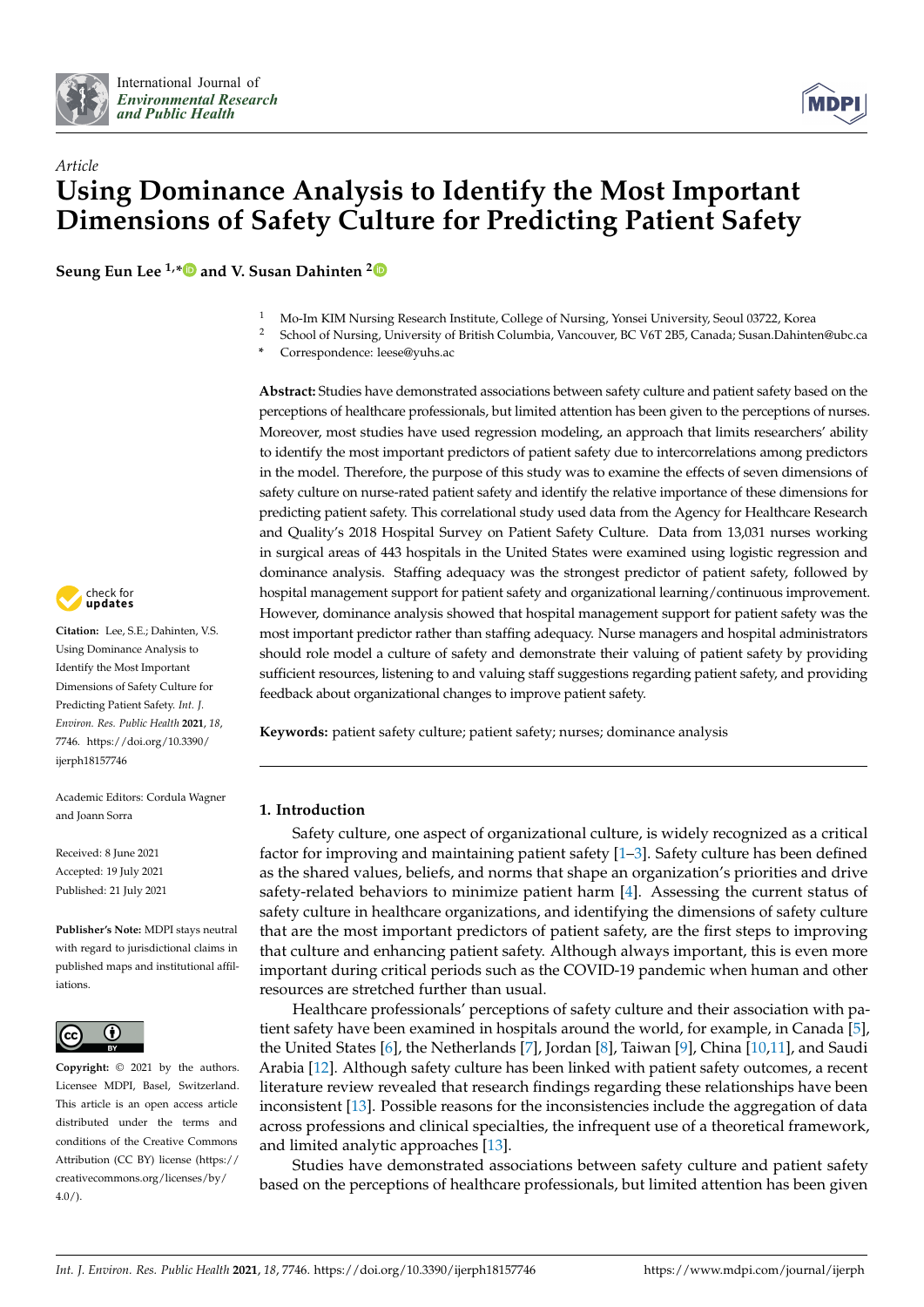to the perceptions of nurses. Nurses play an especially important role in patient safety due to their 24 h responsibilities for patient care, patient surveillance, and care management. Thus, their perceptions of safety culture and patient safety may provide a more comprehensive or accurate safety indicator in healthcare organizations [\[6](#page-8-4)[,12\]](#page-8-10). Moreover, previous research has found that nurses' perceptions of safety culture differ from those of other healthcare professionals such as physicians [\[7,](#page-8-5)[9,](#page-8-7)[11\]](#page-8-9), as well as laboratory, clinical, and non-medical workers [\[14\]](#page-8-12). Therefore, nurses' perceptions of safety culture should be examined separately from those of others, but this is often not the case (e.g., [\[15\]](#page-8-13)). Furthermore, even when perceptions of safety culture have been measured separately and found to vary by healthcare profession, the data are often aggregated in the correlation and regression analyses (e.g., [\[10](#page-8-8)[,16\]](#page-8-14)). An exception is a study by Verbeek-Van Noord et al. [\[7\]](#page-8-5) that identified differences in the correlations between dimensions of safety culture and patient safety when analyzed separately for physicians and nurses. In addition, previous studies have included samples drawn from various work specialties [\[4](#page-8-2)[,17\]](#page-8-15) despite evidence that there are greater differences in perceptions of safety culture between work areas than between hospitals [\[18](#page-8-16)[,19\]](#page-8-17). Thus, it is important to examine associations between safety culture and patient safety among nurses working in similar specialties, an approach not emphasized in previous studies.

Safety culture is a multidimensional concept; therefore, it is important to identify the specific aspects of safety culture that are significantly associated with patient safety [\[20\]](#page-8-18). Most previous research on associations between nurses' perceptions of safety culture and patient safety have used regression modeling (e.g.,  $[7,8,21]$  $[7,8,21]$  $[7,8,21]$ ), an approach that limits researchers' ability to identify the most important predictors of patient safety due to intercorrelations among the various predictors in the model [\[22\]](#page-8-20). This, in turn, limits healthcare decision-makers' ability to identify and focus their interventions on the most influential factors for improving patient safety. To overcome this limitation, an analytical method such as dominance analysis, which identifies predictors' relative importance in a statistical model, can be used to supplement regression analysis [\[23\]](#page-8-21). Dominance analysis accounts for a variable's total, direct, and partial effects in terms of its contribution to overall variance; thus, this analytic method can accurately identify the contributions of individual predictors that cannot be determined by multiple regression alone [\[22,](#page-8-20)[24\]](#page-8-22). Therefore, to identify the predictors of greatest importance to nurse-rated patient safety, this study employed dominance analysis in addition to regression modeling.

Research on safety culture and patient safety outcomes has been critiqued as atheoretical [\[13\]](#page-8-11). This study was guided by Donabedian's structure–process–outcome (SPO) model of quality of care [\[25\]](#page-8-23). Structure refers to characteristics of the healthcare setting such as organizational structure or nurse–patient ratios, process refers to activities performed in providing and receiving care, and outcome refers to the effects of care. Based on the SPO model and previous research, this study hypothesized that various structural aspects of safety culture (e.g., the adequacy of staffing resources, hospital leaders' valuing of safety culture, and mechanisms for continuous organizational learning) could impact nurse-rated patient safety (outcome) in hospitals. Therefore, the purpose of this study was to (1) examine relationships between seven structural aspects of safety culture and nurse-rated patient safety and (2) identify the relative importance of these aspects for predicting patient safety by applying dominance analysis.

#### **2. Materials and Methods**

## *2.1. Design and Sample*

This cross-sectional, correlational study used publicly available, de-identified data from the 2018 Agency for Healthcare Research and Quality Hospital Survey on Patient Safety Culture (HSOPSC). The dataset includes survey data voluntarily submitted by hospitals in 50 states and territories of the United States (i.e., a form of convenience sampling). To achieve the aims of the current study, only data from registered nurses (RN) who were providing direct patient care in one specialty—surgical care—were included in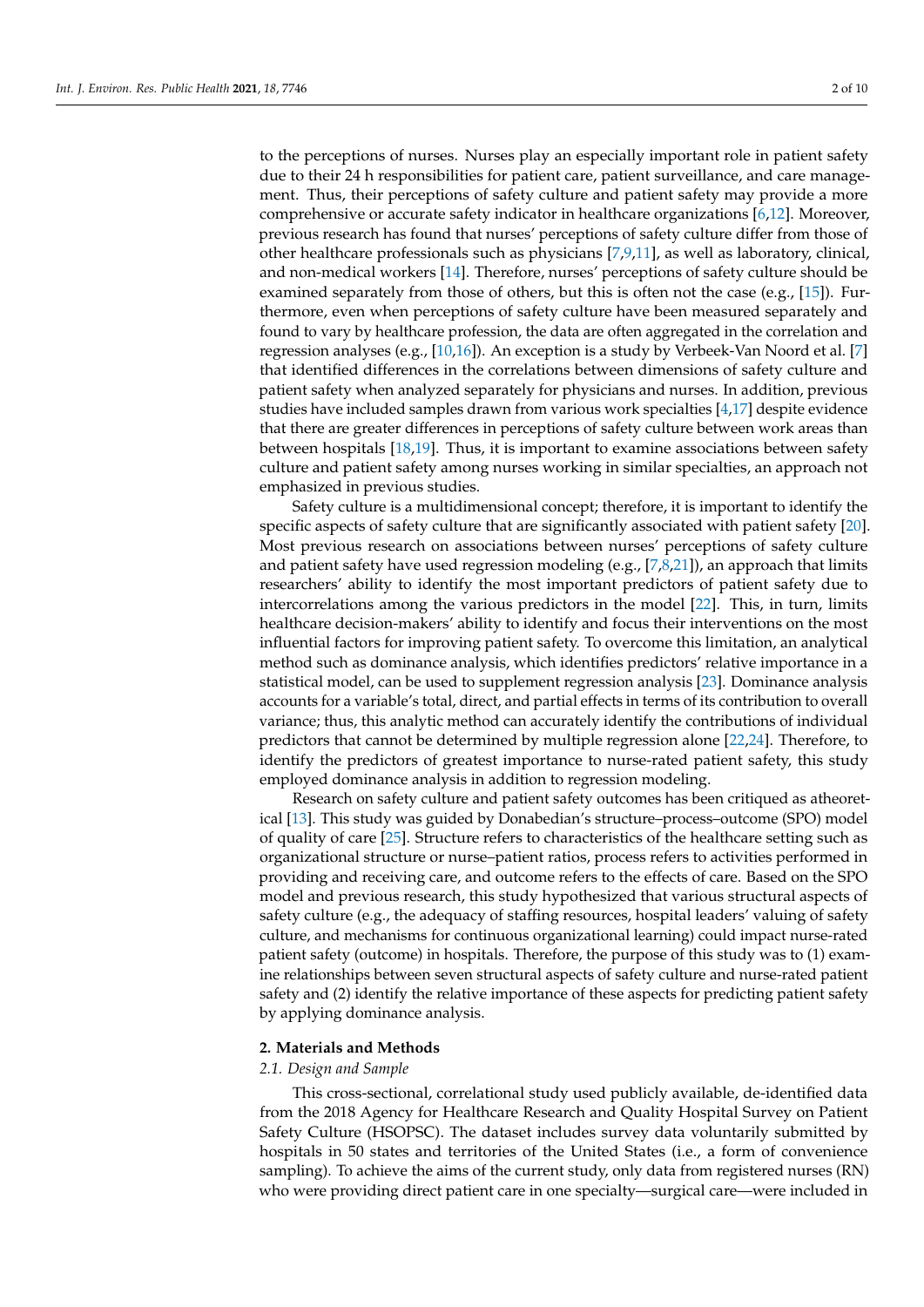the analysis. Thus, the sample included 13,031 RNs from 443 hospitals. Ethical approval was obtained from the institutional review board of the first author's institution.

#### *2.2. Measures*

The HSOPSC collects data regarding hospital staff perceptions of patient safety issues as well as limited demographic information [\[26\]](#page-9-0). Most survey items employed 5-point response scales measuring respondent agreement ('strongly disagree' to 'strongly agree') or frequency ('never' to 'always'). The overall HSOPSC and its dimensions have been found to be reliable and valid measures at the individual, unit, and hospital levels [\[27\]](#page-9-1). Additionally, the instrument has been shown to be reliable in samples of healthcare workers in central [\[28\]](#page-9-2), northeast [\[18\]](#page-8-16), and various regions [\[29\]](#page-9-3) of US healthcare settings.

**Outcome variable.** *Nurse-rated patient safety* was measured using a single item asking nurses to assign an overall grade to patient safety in their work units. This item was measured on a 5-point response scale ranging from 'failing' to 'excellent.' In the current study, this variable was re-categorized as a dichotomous variable as 0 (failing, poor, or acceptable) and 1 (very good or excellent). This item has been used as an outcome variable in previous research [\[11](#page-8-9)[,27](#page-9-1)[,30\]](#page-9-4) and found to be a reliable measure of patient safety [\[7\]](#page-8-5).

**Predictor variables.** Although the HSOPSC measures 12 dimensions of safety culture, in this study, we used only seven HSOPSC subscales—those that measure structural characteristics of hospitals. Other subscales in the HSOPSC indicate actions by frontline staff (e.g., teamwork and error reporting) and are more consistent with 'process' variables in Donabedian's SPO model [\[25\]](#page-8-23). Each of the seven predictor variables in our model represented one dimension of safety culture as follows. *Supervisor/manager expectations and actions promoting safety* (4 items) assessed nurses' perceptions of their managers' expectations and actions for improving patient safety (e.g., 'My supervisor/manager says a good word when he/she sees a job done according to established patient safety procedures'). *Hospital management support for patient safety* (3 items) assessed nurses' perceptions of their hospital management's support for improving patient safety (e.g., 'Hospital management provides a work climate that promotes patient safety'). *Staffing adequacy* (4 items) assessed nurses' perceptions of having enough staff to provide the best patient care. *Communication openness* (3 items) assessed nurses' perceptions of feeling safe to express their views and pose questions about patient safety to persons with more authority. *Nonpunitive response to error* (3 items) assessed nurses' perceptions of being punished when they committed an error and reported it (e.g., 'When an event is reported, it feels like the person is being written up, not the problem'). The term *error* refers to 'any act of commission (doing something wrong) or omission (failing to do the right thing) that exposes patients to a potentially hazardous situation' [\[31\]](#page-9-5) (pp.2). The error may or may not result in patient harm. *Feedback and communication about error* (3 items) assessed nurses' perceptions of receiving feedback on their event reports and having discussions about ways to prevent recurrence of errors. *Organizational learning*—*continuous improvement* (3 items) assessed nurse-perceived organizational commitment to continuous improvement in patient safety. A mean score was calculated for each dimension of safety culture, with higher scores indicating higher levels of the dimension. For the study sample, Cronbach's alpha values for the predictor variables were above 0.70 (ranging from 0.76 to 0.83) for each subscale except staffing adequacy, which yielded an alpha value of 0.67.

**Control variables.** We controlled for two hospital-related variables in the data analysis. One was size (small: 99 or fewer beds; medium: 100 to 199 beds; large: 200 or more beds), and the second was teaching status (teaching versus non-teaching).

#### *2.3. Data Analysis*

Descriptive statistics were used to describe the demographic characteristics of the sample and key study variables. Pearson and Point-Biserial correlations were used to examine the direction and strength of bivariate relationships between variables. Logistic regression was employed to identify significant predictors of nurse-rated patient safety.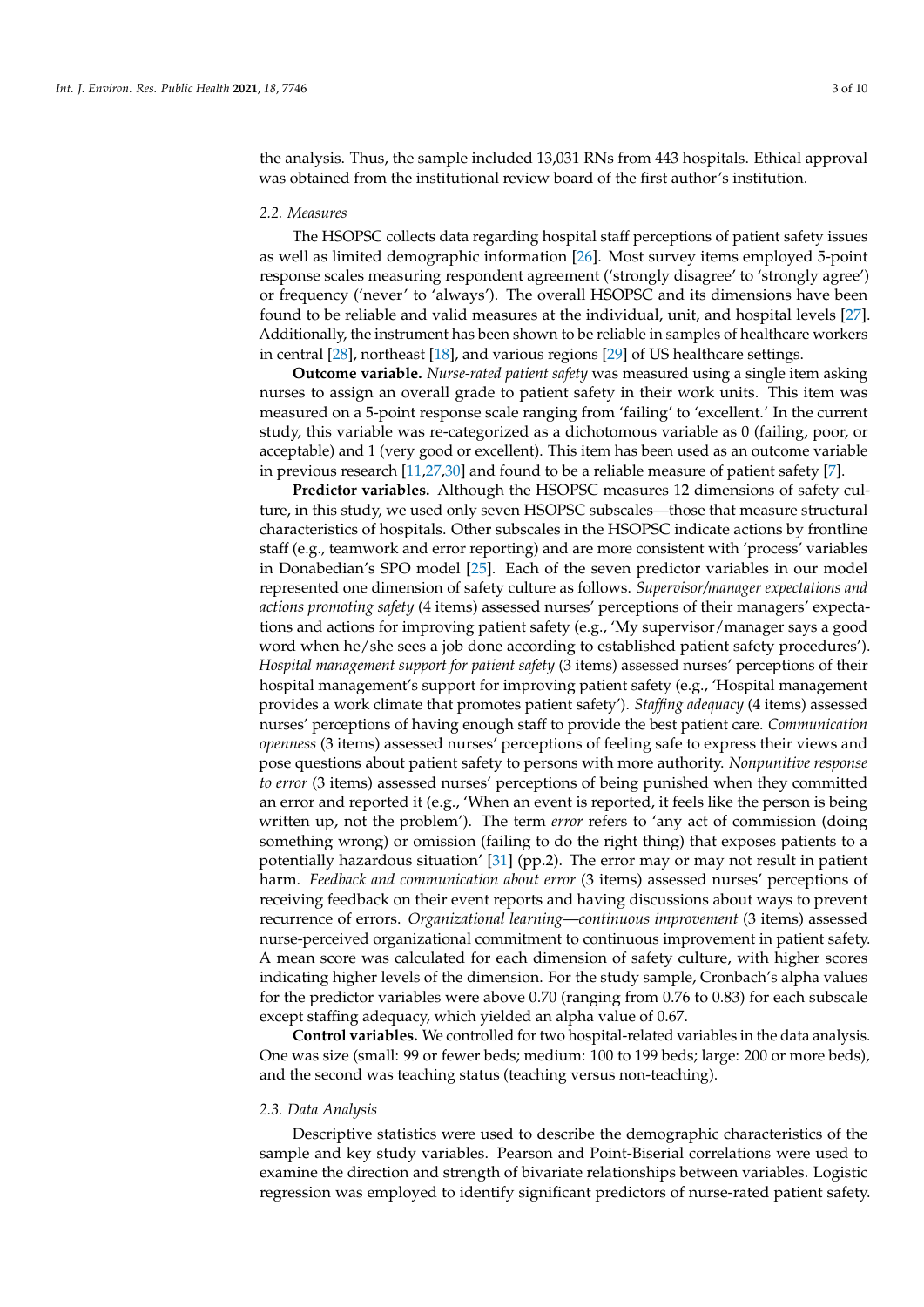Logistic regression with the cluster option was applied to account for the clustering of nurses within hospitals [\[32\]](#page-9-6). Finally, dominance analysis was used to determine the relative importance of each predictor to the outcome. We used the dominance analysis procedure developed by Azen and Traxel [\[33\]](#page-9-7) for use with logistic regression. This procedure is an extension of the approach developed earlier [\[34](#page-9-8)[,35\]](#page-9-9) for determining predictor importance in linear regression. Dominance analysis compares pairs of predictors across all subsets of the predictors in a model to determine the additional contribution that each predictor makes to the prediction model. A predictor is considered dominant or more important when it makes a larger contribution to every possible subset of predictors than any of the other predictors. Respondents were excluded from analysis in cases where all items within a dimension were missing. All statistical procedures, including dominance analysis, were conducted using STATA version 13 (StataCorp, LP, College Station, TX, USA) with a statistical significance level of *p* < 0.05.

#### **3. Results**

## *3.1. Participant Characteristics and Descriptive Statistics on Key Variables*

Table [1](#page-3-0) presents the characteristics of the total sample of 13,031 RNs and 443 hospitals. Approximately 32% of the RN participants had worked as a RN for 5 years or less, whereas 38% had 16 years or more experience in nursing. Approximately 57% of the RNs (53%) worked less than 40 h per week. Most hospitals (65%) were non-teaching hospitals, and 43% had 200 or more beds. Table [2](#page-4-0) shows the descriptive statistics for key variables in this study. Approximately one-quarter of RNs (27%) rated patient safety in their work units as less than very good or excellent. Bivariate correlation analyses showed that all safety culture dimensions were significantly and positively associated with nurse-rated patient safety, with correlation values ranging from 0.37 to 0.67.

<span id="page-3-0"></span>**Table 1.** Characteristics of nurses and hospitals.

|                         | Characteristic           | Category            | $f$ (%)      |
|-------------------------|--------------------------|---------------------|--------------|
| Nurses ( $N = 13,031$ ) | Experience (years)       | Less than 1         | 788 (6.05)   |
|                         |                          | $1$ to $5$          | 3334 (25.59) |
|                         |                          | $6 \text{ to } 10$  | 2362 (18.13) |
|                         |                          | 11 to $15$          | 1576 (12.09) |
|                         |                          | $16 \text{ to } 20$ | 1469 (11.27) |
|                         |                          | 21 or more          | 3502 (26.87) |
|                         | Work hours (per<br>week) | Less than 20        | 464 (3.56)   |
|                         |                          | 20 to 39            | 6947 (53.31) |
|                         |                          | $40$ to 59          | 5081 (38.99) |
|                         |                          | $60 \text{ to } 79$ | 356 (2.73)   |
|                         |                          | $80$ to 99          | 140 (1.07)   |
|                         |                          | 100 or more         | 3(0.02)      |
|                         |                          | Missing             | 40(0.31)     |
| Hospitals ( $N = 443$ ) | Teaching status          | Non-teaching        | 289 (65.23)  |
|                         |                          | Teaching            | 154 (34.77)  |
|                         | Number of beds           | Less than 100       | 139 (31.38)  |
|                         |                          | 100 to 199          | 114 (25.73)  |
|                         |                          | 200 or more         | 190 (42.89)  |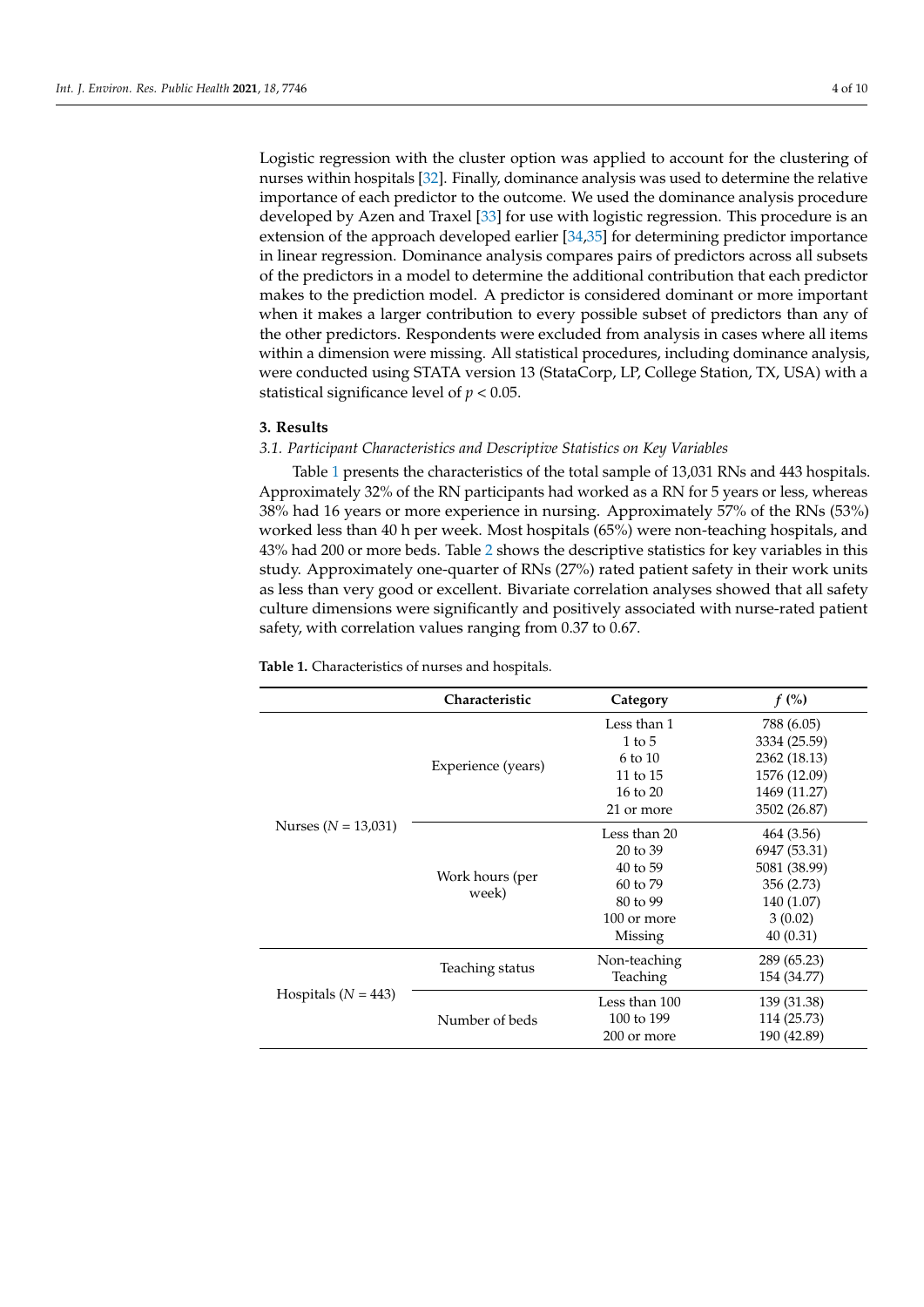| Predictors                                                      | M(SD)      | f(%)         |
|-----------------------------------------------------------------|------------|--------------|
| Supervisor/manager expectations and actions<br>promoting safety | 3.88(0.86) |              |
| Hospital management support for patient safety                  | 3.59(0.92) |              |
| Organizational learning-continuous improvement                  | 3.77(0.73) |              |
| Communication openness                                          | 3.72(0.81) |              |
| Feedback and communication about error                          | 3.80(0.83) |              |
| Nonpunitive response to error                                   | 3.27(0.94) |              |
| Staffing adequacy                                               | 3.31(0.83) |              |
| Outcome variable                                                |            |              |
| Nurse-rated patient safety                                      |            |              |
| Very good or excellent                                          |            | 9306 (73.19) |
| Failing, poor, or acceptable                                    |            | 3409 (26.81) |

<span id="page-4-0"></span>**Table 2.** Descriptive statistics for key predictors and outcome variable  $(N = 13,031)$ .

 $\overline{M}$  = mean: *SD* = standard deviation.

#### *3.2. Logistic Regression Results*

Binary logistic regression was performed to examine the effects of the seven safety culture dimensions on nurse-rated patient safety. The effects were first analyzed separately and then jointly. As shown in Table [3,](#page-5-0) after controlling for hospital characteristics and the clustering of nurses within hospitals, staffing adequacy (odds ratio (OR) = 2.57, 95% confidence interval  $(CI) = 2.35-2.81$ ) was the strongest predictor of patient safety, followed by hospital management support for patient safety ( $OR = 2.41$ ,  $CI = 2.19-2.66$ ), organizational learning—continuous improvement (OR = 2.04, CI = 1.81–2.30), communication openness  $(OR = 1.75, CI = 1.58-1.93)$ , supervisor/manager expectations and actions promoting safety  $(OR = 1.45, CI = 1.30-1.62)$ , and feedback and communication about error  $(OR = 1.29)$ ,  $CI = 1.16-1.44$ ). RNs who perceived that they had sufficient staff to provide quality patient care were about two and one-half times more likely to report patient safety in their units as being very good or excellent than those who perceived inadequate staffing levels. Furthermore, RNs who perceived higher levels of support from hospital management for patient safety were more than two times more likely to report patient safety as being very good or excellent than those who perceived lower levels of management support. Similarly, RNs who perceived that their organizations made continuous efforts to improve patient safety were two times more likely to report patient safety as being very good or excellent than those who perceived lower levels of continuous organizational commitment. In addition, RNs were more likely to assign higher patient safety grades to their units when they perceived higher levels of communication openness, unit supervisor/manager expectations and actions for patient safety, and feedback and communication about errors. Nonpunitive response to error was found to be significantly associated with nurse-graded patient safety in an unadjusted model, but after controlling for other variables, the association became non-significant.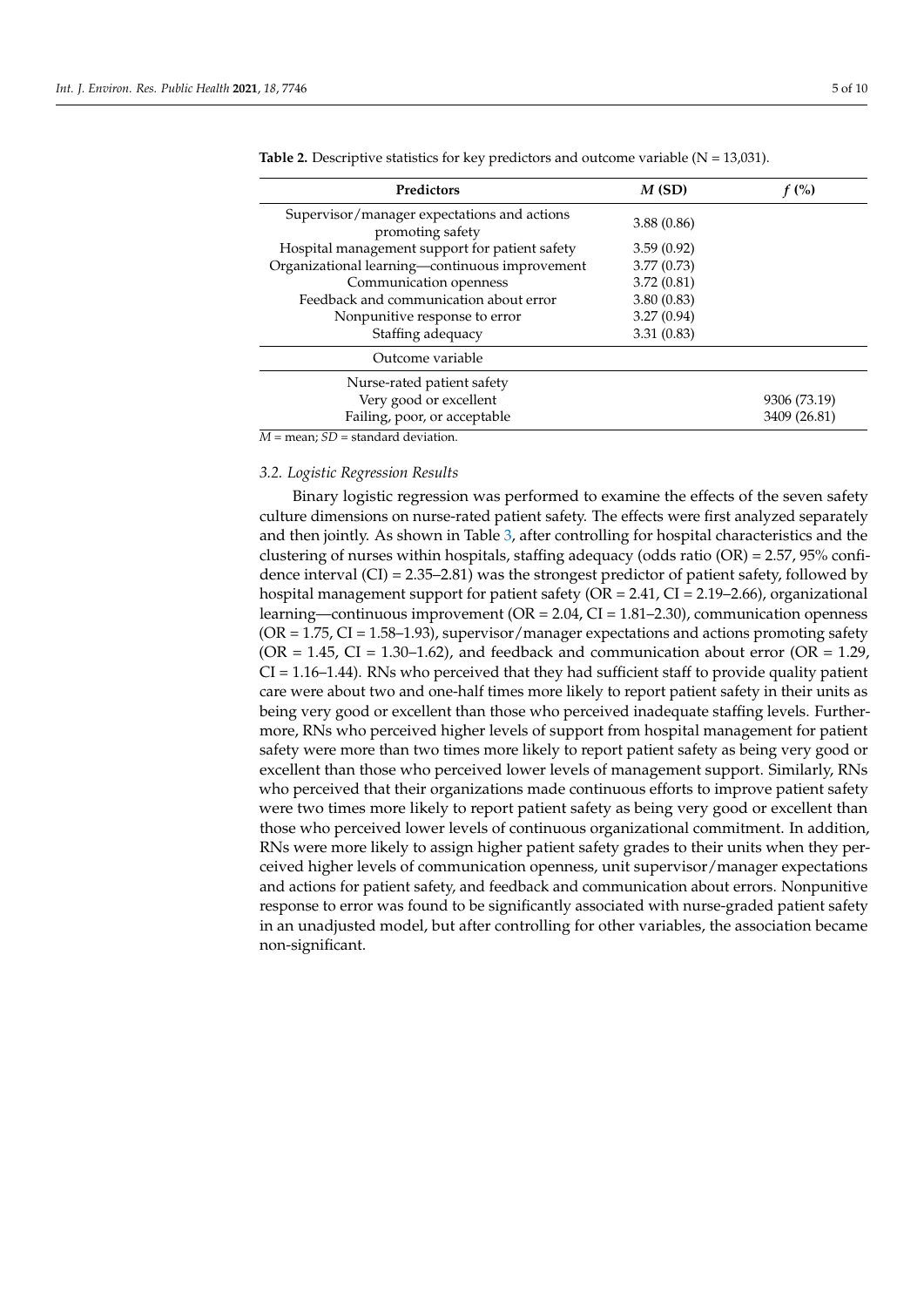<span id="page-5-0"></span>

|                                                                     | <b>Unadjusted OR</b><br>$(95\% \text{ CI})$      | <b>Adjusted OR</b><br>$(95\% \text{ CI})$ <sup>a</sup> | Standardized<br>Dominance Statistic <sup>b</sup> | Ranking |
|---------------------------------------------------------------------|--------------------------------------------------|--------------------------------------------------------|--------------------------------------------------|---------|
| Supervisor/manager<br>expectations and actions<br>promoting safety  | $4.90(4.53 - 5.31)$ ***                          | $1.45(1.30-1.62)$ ***                                  | 0.1304                                           | 4       |
| Hospital management support<br>for patient safety<br>Organizational | $5.59$ (5.10-6.13) ***                           | $2.41(2.19-2.66)$ ***                                  | 0.2313                                           | 1       |
| learning-continuous<br>improvement                                  | $7.68(6.98 - 8.46)$ ***                          | $2.04(1.81 - 2.30)$ ***                                | 0.1589                                           | 3       |
| Communication openness                                              | $5.16$ (4.77-5.89) ***                           | $1.75$ (1.58–1.93) ***                                 | 0.1255                                           | 5       |
| Feedback and communication<br>about error                           | $4.47(4.15-4.83)$ ***                            | $1.29(1.16-1.44)$ ***                                  | 0.1080                                           | 6       |
| Nonpunitive response to error<br>Staffing adequacy                  | $2.74$ (2.57-2.92) ***<br>4.64 $(4.31-4.99)$ *** | $0.99(0.92 - 1.07)$<br>$2.57(2.35-2.81)$ ***           | 0.0580<br>0.1813                                 | 7<br>2  |

**Table 3.** Logistic regression and importance of predictors on nurse-rated patient safety.

OR = odds ratio; CI = confidence interval. <sup>a</sup> Adjusted odds ratios from logistic regression models, controlling for hospital size, teaching status, and clustering of nurses within hospitals.  $\frac{b}{b}$  Standardized dominance statistics do not total to 1 due to rounding. \*\*\*  $p < 0.001$ .

## *3.3. Dominance Analysis Results*

As shown in Table [3,](#page-5-0) the rankings that resulted from dominance analysis varied slightly from that of the regression analysis in that hospital management support for patient safety was found to be the most influential predictor, rather than staffing adequacy. The rankings of communication openness and supervisor/manager expectations and actions promoting safety were also reversed. Dominance analysis of the seven safety culture dimensions revealed that hospital management support for patient safety, staffing adequacy, and organizational learning—continuous improvement were the three highestranked predictors for nurse-rated patient safety, accounting for 57.15% of the predicted variance (23.13%, 18.13%, and 15.89%, respectively). Nonpunitive response to error, a non-significant predictor in the adjusted logistic regression model, was the lowest-ranked predictor in the dominance analysis, accounting for 5.8% of the predicted variance.

## **4. Discussion**

Nurses are likely to be the first to notice issues regarding patient safety in clinical settings, and thus their perspectives on patient safety in specific work units merit careful examination. Researchers have found that safety culture is an important organizational factor in improving patient safety, but the effects of specific dimensions of safety culture on nurse-assessed patient safety have received little attention. This study investigated associations between seven structural aspects of safety culture and nurse-rated patient safety in the surgical units of 443 hospitals and identified the relative importance of the seven predictors for predicting patient safety through the use of dominance analysis.

Logistic regression results indicated that all structural aspects of safety culture were uniquely predictive of patient safety except for nonpunitive response to error. Staffing adequacy, hospital management support for patient safety, and organizational learningcontinuous improvement were found to be the three strongest predictors, each with odds ratios greater than 2.0. Dominance analysis also identified these three factors as the most important predictors of patient safety, but in a different order of dominance.

The dominance analysis results of this study underscored the importance of hospital management support for safety culture and continuous organizational improvements in patient safety. Similar to previous research, this study found that nurses were more likely to assign higher patient safety grades when they perceived that hospital management prioritized patient safety [\[7,](#page-8-5)[8,](#page-8-6)[36\]](#page-9-10); that their unit supervisors invited and seriously considered staff suggestions for enhancing patient safety [\[8,](#page-8-6)[36\]](#page-9-10); and that their organizations strived to continuously learn from patient safety-related errors, make appropriate changes, and assess their effects [\[8,](#page-8-6)[33\]](#page-9-7). In another study [\[3\]](#page-8-1), participants reported that that they were motivated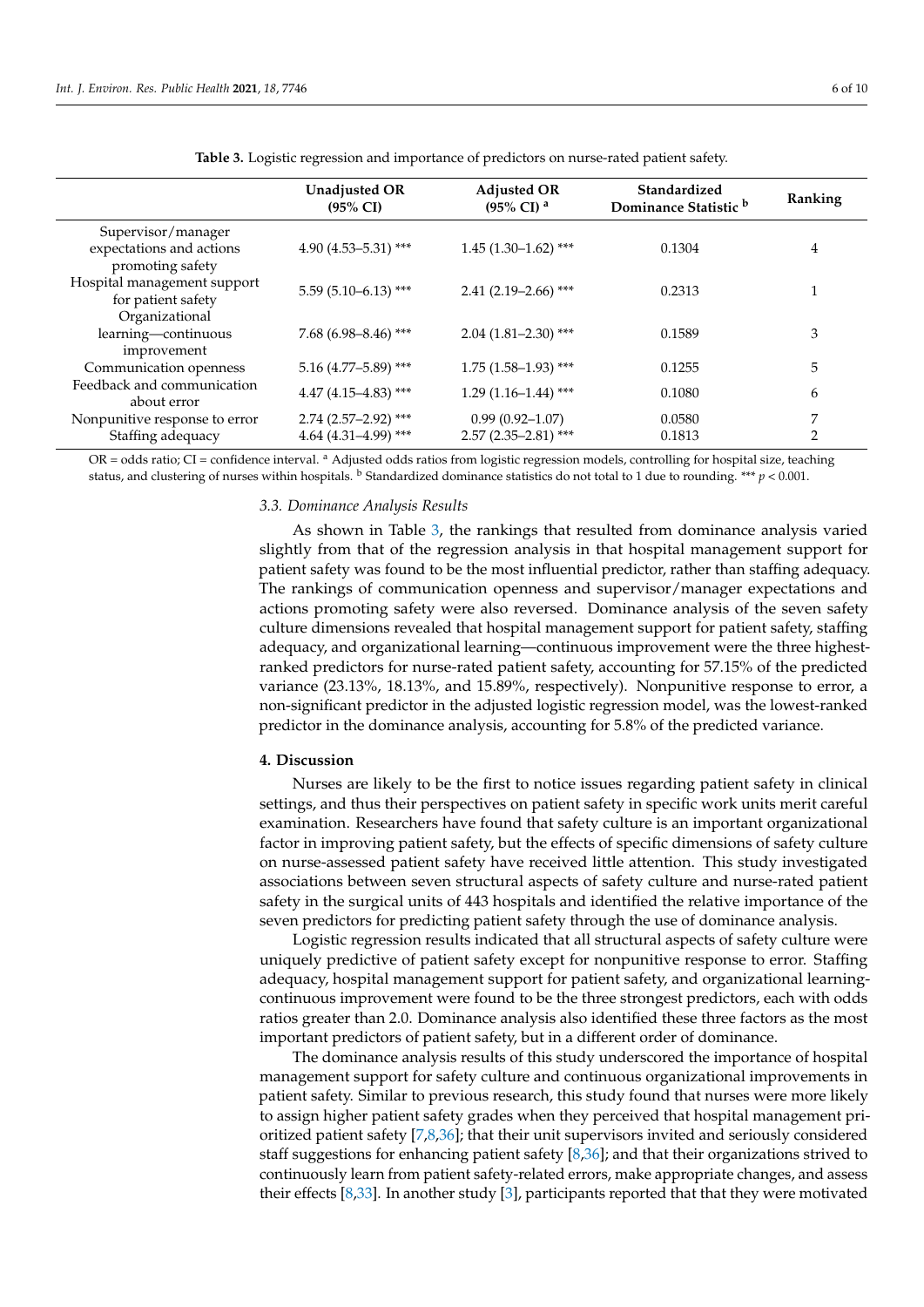to improve patient safety culture after receiving feedback from hospital administration on safety culture. Together, these findings emphasize the importance of strong, competent, and visible leadership for creating and improving safety culture in healthcare organizations. Hospital management plays a key role in establishing the culture and commitment required to address systemic causes of patient safety issues [\[36\]](#page-9-10). Management practices influence staff perceptions and behaviors regarding safety matters, and thus management can direct cultural shifts toward greater safety [\[37\]](#page-9-11).

The results of this study situated within the US hospital context are consistent with previous global research reporting a positive association between staffing adequacy and nurse-rated patient safety in Lebanese [\[36\]](#page-9-10), Swedish [\[38\]](#page-9-12), and Jordanian hospitals [\[8\]](#page-8-6). Thus, these findings highlight the importance of health policies that ensure adequate nurse staffing to support safe patient care [\[26,](#page-9-0)[38\]](#page-9-12).

As in previous research [\[7](#page-8-5)[,8\]](#page-8-6), the current study found that feedback and communication about errors, as well as communication openness, were positively associated with RNs' views of patient safety in their units. RNs viewed patient safety as very good or excellent when they received feedback on event reports, discussed ways to prevent recurring errors or near misses, and felt free to share their views and questions about patient safety with hospital leaders. These findings show the importance of policies that create safe environments in which nurses can express their safety concerns and suggestions. Managers and unit supervisors should allocate the time and space resources needed to seek input from nursing staff and recognize their contributions to patient safety.

Despite an assumption that a nonpunitive response to error would be important to RNs' safety perceptions, this aspect of safety culture did not make a unique contribution to the explanation of nurse-rated patient safety. By way of contrast, in a previous study, nonpunitive response to error was significantly and positively associated with patient safety assessments made by 6087 hospital employees from various professions and departments [\[36\]](#page-9-10). This inconsistency may be attributable to the current study sample being limited to direct-care RNs working in surgical units. In a study that examined the effects of various aspects of safety culture on staff-assessed patient safety in 33 emergency departments in the Netherlands, Verbeek-Van Noord et al. [\[7\]](#page-8-5) found that physicians tended to rate patient safety significantly higher than nurses. This finding indicates that patient safety perceptions can differ among healthcare disciplines. As in the current study, a nonpunitive environment was not significantly associated with nurse-rated patient safety in Jordanian hospitals [\[8\]](#page-8-6). The inconsistent findings regarding nonpunitive response to error indicate a need for more research, particularly in regard to discipline-specific perceptions of patient safety.

The strengths of this study were its large sample drawn from hundreds of hospitals and focus on direct-care nurses working in a single clinical specialty. However, the crosssectional survey data preclude causal inferences. A second limitation is that all data were based on nurses' perceptions. Although data from objective measures of patient safety measures such as incident reports were not available, researchers have demonstrated that nurse-assessed patient safety is a reliable and valid indicator of safety in clinical settings [\[39\]](#page-9-13). Incident reports (also called event reports) include reports of errors and adverse events (i.e., patient harm that has arisen from medical care) [\[31\]](#page-9-5). Third, perceptions of safety culture and patient safety may vary with the healthcare context (e.g., specialties or regions), so the findings of this study should be generalized with caution. Finally, data were not available to control for unmeasured factors (e.g., nurses' education level, safety culture improvement programs in hospitals, incident reporting systems) that could have contributed to the relationships found in this study.

Creating and improving safety culture is key to enhancing patient safety in healthcare organizations. Administrators and clinical leaders should collaborate with staff to create a shared vision of safety culture that can be reflected in the policies and guidelines of the organization. For example, one essential element of a system-wide safety culture is a policy that mandates open communication about patient safety issues among staff and managers and specifies how feedback is to be provided when a safety event is reported. Hospital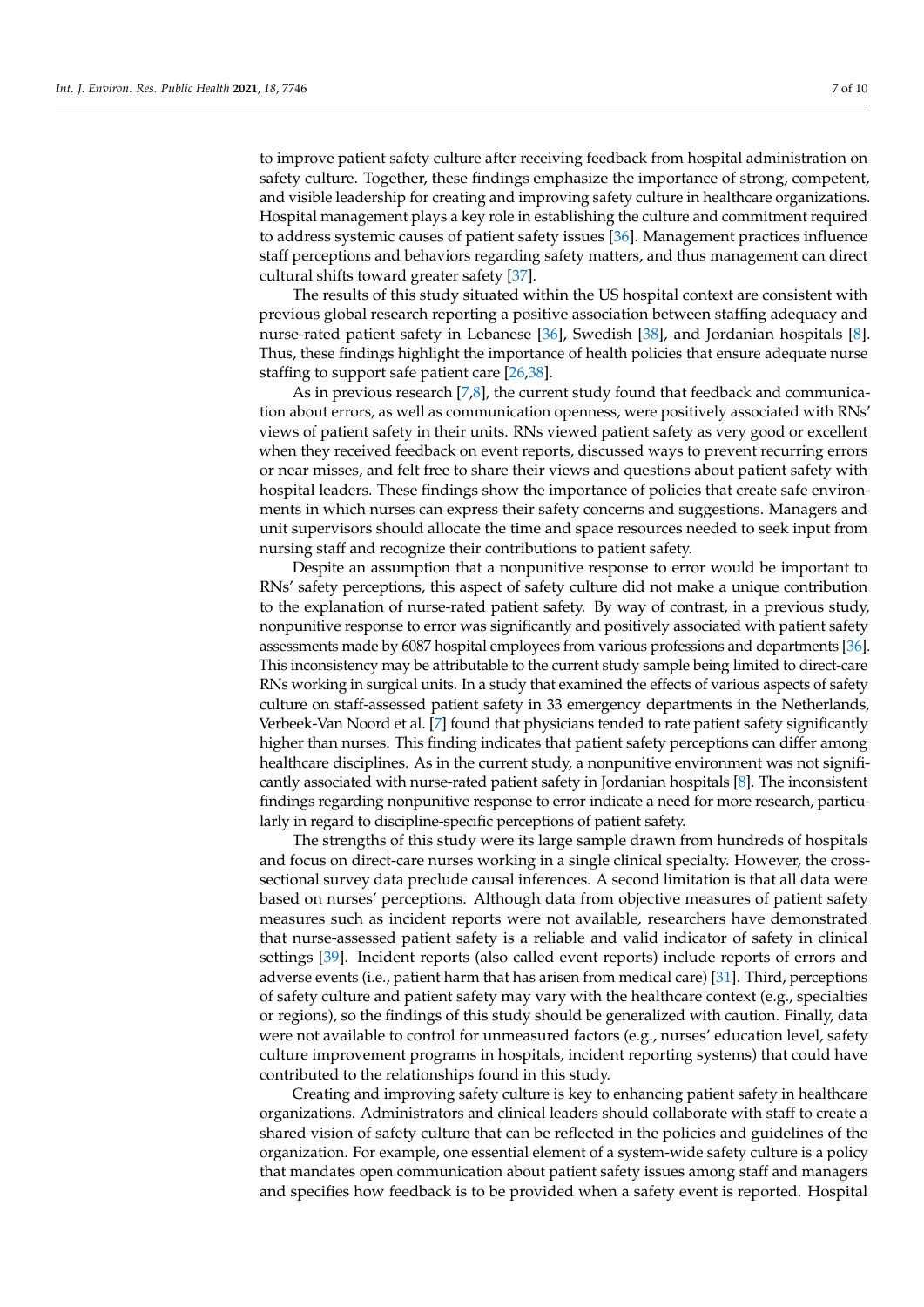administrators and unit managers should implement policies that promote a learning culture in which staff members are willing to share their experiences and errors so that all can learn from them. Such policies will create opportunities for healthcare organizations to strengthen safety-related systems by systematically analyzing the root causes of safety problems [\[40\]](#page-9-14) and then taking corrective action. Additionally, policies and guidelines for providing routine patient safety training—not only for staff but also for leaders at all levels—are needed to maintain and enhance a culture of safety. As safety culture has been shown to vary between hospitals and departments [\[41\]](#page-9-15), unit-specific and hospital-specific strategies for improving safety culture should be considered. For this, hospital leaders and unit managers should examine the current state of safety culture in their organizations to identify and prioritize areas needing improvement. Finally, efforts should be made at the national level. A nation-wide safety program, including evidence-based safety standards and nonpunitive error reporting systems, should be developed so that safety culture across the healthcare system can be enhanced [\[3\]](#page-8-1) Even though nonpunitive error reporting was not found to be uniquely predictive over and above other safety culture dimensions in our study, it was associated with patient safety and may be one of the easier interventions to implement.

# **5. Conclusions**

Patient safety remains one of the greatest challenges in health care globally [\[42\]](#page-9-16). Assessing the current status of safety culture in healthcare organizations, and identifying the dimensions of safety culture that are the most important predictors of patient safety, are the first steps to improving that culture and enhancing patient safety. Although always important, this is even more important during critical periods such as the COVID-19 pandemic when human and other resources are stretched further than usual.

This study provides empirical evidence that organizational safety culture is significantly associated with nurse-assessed patient safety. All structural aspects of safety culture, with the exception of nonpunitive response to error, were uniquely predictive of patient safety, but nurses were much more likely to rate patient safety higher in their surgical units when they perceived higher levels of management support for patient safety, staffing adequacy, and continuous organizational improvement in patient safety. This suggests that improvements to patients need to start with the top levels of hospital administration, notwithstanding the importance of unit-level influences.

**Author Contributions:** S.E.L. and V.S.D. conceptualized the study. S.E.L. analyzed the data and drafted the manuscript. V.S.D. reviewed and revised the manuscript. S.E.L. and V.S.D. read and approved the final manuscript. All authors have read and agreed to the published version of the manuscript.

**Funding:** This work was supported by the National Research Foundation of Korea (NRF) grant funded by the Korean Government (MSIT) (No.2020R1C1C1006993). No funding body had a role in the study design and collection, analysis, and interpretation of data and in manuscript writing.

**Institutional Review Board Statement:** The study was conducted according to the guidelines of the Declaration of Helsinki and approved by the Institutional Review Board of Yonsei University Health System (# 2019-0658-001).

**Informed Consent Statement:** Not applicable as this was a secondary analysis of de-identified data.

Data Availability Statement: The SOPS<sup>TM</sup> dataset used in this analysis may be obtained from the US Agency for Healthcare Research and Quality (AHRQ).

**Acknowledgments:** The SOPSTM data used in this analysis was provided by the SOPS Database. The SOPS Database is funded by the US Agency for Healthcare Research and Quality (AHRQ) and administered by Westat under Contract Number HHSP233201500026I/HHSP23337004T. The interpretations, conclusions, and or opinions that the authors reached as a result of analyses of the data sets are the authors' interpretations, conclusions, and or opinons, and do not constitute the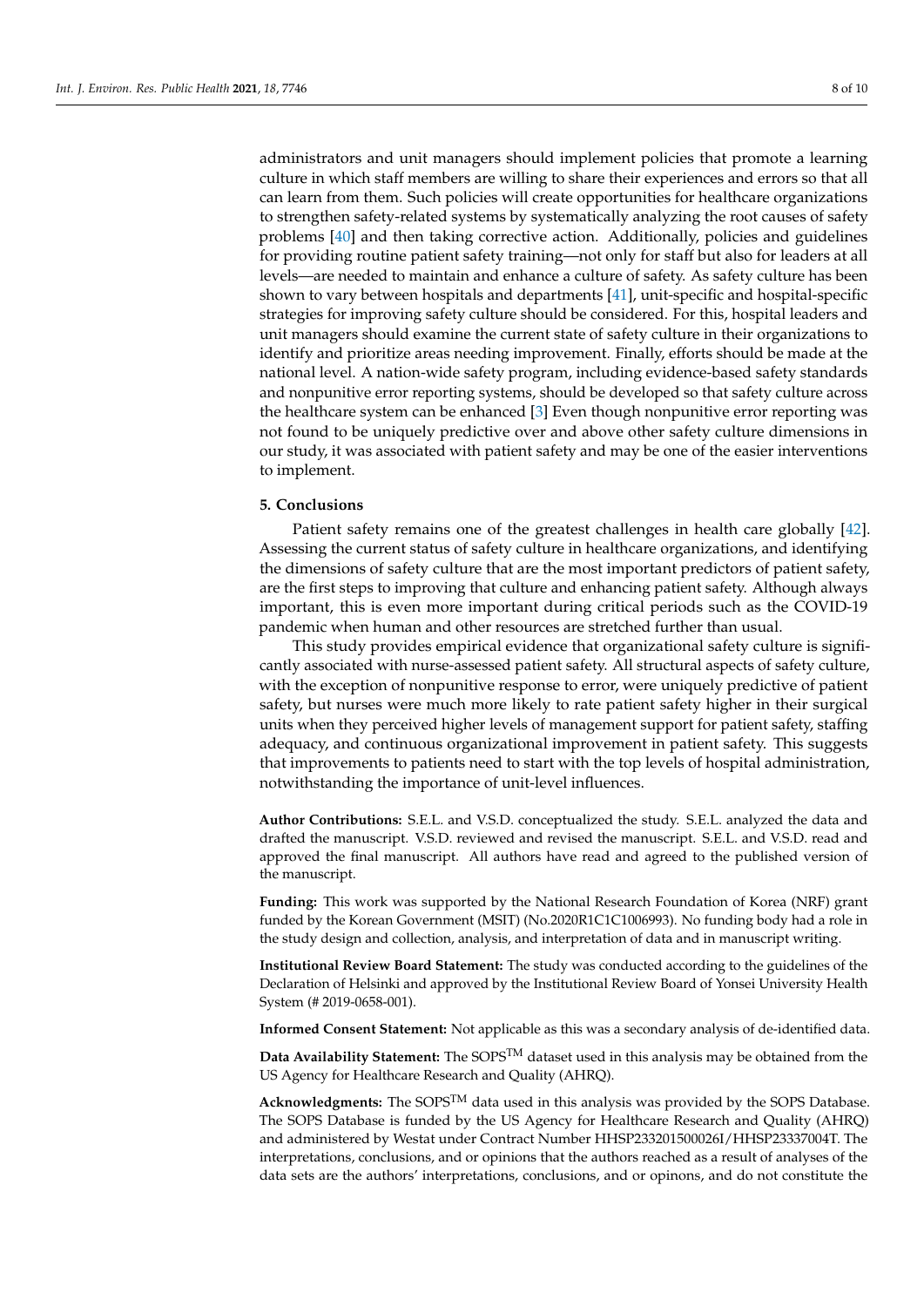findings, policies, or recommendations of the U.S. government, the U.S. Department of Health and Human Services, or the AHRQ.

**Conflicts of Interest:** The authors have no conflict of interest to declare.

# **References**

- <span id="page-8-0"></span>1. Noort, M.C.; Reader, T.W.; Shorrock, S.; Kirwan, B. The relationship between national culture and safety culture: Implications for international safety culture assessments. *J. Occup. Organ. Psychol.* **2016**, *89*, 515–538. [\[CrossRef\]](http://doi.org/10.1111/joop.12139)
- 2. Zwijnenberg, N.C.; Hendriks, M.; Hoogervorst-Schilp, J.; Wagner, C. Healthcare professionals' views on feedback of a patient safety culture assessment. *BMC Health Serv. Res.* **2016**, *16*, 199. [\[CrossRef\]](http://doi.org/10.1186/s12913-016-1404-8)
- <span id="page-8-1"></span>3. Wagner, C.; Kristensen, S.; Soursa, P.; Panteli, D. Patient Safety Culture as a quality strategy. In *Improving Healthcare Quality in Europe: Characteristics, Effectiveness and Implementation of Different Strategies*; Busse, R., Klazinga, N., Panteli, D., Quentin, W., Eds.; World Health Organization and OECD: Copenhagen, Denmark, 2019; Chapter 11; pp. 287–308.
- <span id="page-8-2"></span>4. Sorra, J.; Gray, L.; Streagle, S.; Famolaro, T.; Yount, N.; Behm, J. *AHRQ Hospital Survey on Patient Safety Culture: User's Guide*; (Prepared by Westat, under Contract No. HHSA290201300003C). AHRQ Publication No. 15-0049-EF (Replaces 04-0041); Agency for Healthcare Research and Quality: Rockville, MD, USA, 2016. Available online: [http://www.ahrq.gov/professionals/quality](http://www.ahrq.gov/professionals/quality-patientsafety/patientsafetyculture/hospital/index.html)[patientsafety/patientsafetyculture/hospital/index.html](http://www.ahrq.gov/professionals/quality-patientsafety/patientsafetyculture/hospital/index.html) (accessed on 10 July 2021).
- <span id="page-8-3"></span>5. Lee, S.E.; Vincent, C.; Dahinten, V.S.; Scott, L.D.; Park, C.G.; Dunn Lopez, K. Effects of individual nurse and hospital characteristics on patient adverse events and quality of care: A multilevel analysis. *J. Nurs. Scholarsh.* **2018**, *50*, 432–440. [\[CrossRef\]](http://doi.org/10.1111/jnu.12396)
- <span id="page-8-4"></span>6. Lee, S.E.; Dahinten, V.S. The enabling, enacting, and elaborating factors of safety culture associated with patient safety: A multilevel analysis. *J. Nurs. Scholarsh.* **2020**, *52*, 544–552. [\[CrossRef\]](http://doi.org/10.1111/jnu.12585)
- <span id="page-8-5"></span>7. Verbeek-Van Noord, I.; Wagner, C.; Van Dyck, C.; Twisk, J.W.; De Bruijne, M.C. Is culture associated with patient safety in the emergency department? A study of staff perspectives. *Int. J. Qual. Health Care* **2014**, *26*, 64–70. [\[CrossRef\]](http://doi.org/10.1093/intqhc/mzt087)
- <span id="page-8-6"></span>8. Saleh, A.M.; Darawad, M.W.; Al-Hussami, M. The perception of hospital safety culture and selected outcomes among nurses: An exploratory study. *Nurs. Health Sci.* **2015**, *17*, 339–346. [\[CrossRef\]](http://doi.org/10.1111/nhs.12196) [\[PubMed\]](http://www.ncbi.nlm.nih.gov/pubmed/26095303)
- <span id="page-8-7"></span>9. Huang, C.H.; Wu, H.H.; Lee, Y.C. The perceptions of patient safety culture: A difference between physicians and nurses in Taiwan. *Appl. Nurs. Res.* **2018**, *40*, 39–44. [\[CrossRef\]](http://doi.org/10.1016/j.apnr.2017.12.010) [\[PubMed\]](http://www.ncbi.nlm.nih.gov/pubmed/29579497)
- <span id="page-8-8"></span>10. Wang, M.; Tao, H. How does patient safety culture in the surgical departments compare to the rest of the county hospitals in Xiaogan City of China? *Int. J. Environ. Res. Public Health* **2017**, *14*, 1123. [\[CrossRef\]](http://doi.org/10.3390/ijerph14101123) [\[PubMed\]](http://www.ncbi.nlm.nih.gov/pubmed/28954427)
- <span id="page-8-9"></span>11. Hao, H.S.; Gao, H.; Li, T.; Zhang, D. Assessment and comparison of patient safety culture among health-care providers in shenzhen hospitals. *Risk Manag. Healthc. Policy* **2020**, *13*, 1543–1552. [\[CrossRef\]](http://doi.org/10.2147/RMHP.S266813) [\[PubMed\]](http://www.ncbi.nlm.nih.gov/pubmed/32982512)
- <span id="page-8-10"></span>12. Alquwez, N.; Cruz, J.P.; Almoghairi, A.M.; Al-otaibi, R.S.; Almutairi, K.O.; Alicante, J.G.; Colet, P.C. Nurses' perceptions of patient safety culture in three hospitals in Saudi Arabia. *J. Nurs. Scholarsh.* **2018**, *50*, 422–431. [\[CrossRef\]](http://doi.org/10.1111/jnu.12394)
- <span id="page-8-11"></span>13. Lee, S.E.; Scott, L.D.; Dahinten, V.S.; Vincent, C.; Lopez, K.D.; Park, C.G. Safety culture, patient safety, and quality of care outcomes: A literature review. *West. J. Nurs. Res.* **2019**, *41*, 279–304. [\[CrossRef\]](http://doi.org/10.1177/0193945917747416)
- <span id="page-8-12"></span>14. Listyowardojo, T.A.; Nap, R.E.; Johnson, A. Variations in hospital worker perceptions of safety culture. *Int. J. Qual. Health Care* **2012**, *24*, 9–15. [\[CrossRef\]](http://doi.org/10.1093/intqhc/mzr069)
- <span id="page-8-13"></span>15. Arrieta, A.; Suárez, G.; Hakim, G. Assessment of patient safety culture in private and public hospitals in Peru. *Int. J. Qual. Health Care* **2018**, *30*, 186–191. [\[CrossRef\]](http://doi.org/10.1093/intqhc/mzx165)
- <span id="page-8-14"></span>16. Nie, Y.; Mao, X.; Cui, H.; He, S.; Li, J.; Zhang, M. Hospital survey on patient safety culture in China. *BMC Health Serv. Res.* **2013**, *13*, 228. [\[CrossRef\]](http://doi.org/10.1186/1472-6963-13-228) [\[PubMed\]](http://www.ncbi.nlm.nih.gov/pubmed/23800307)
- <span id="page-8-15"></span>17. Lee, S.E.; Quinn, B.L. Safety culture and patient safety outcomes in East Asia: A literature review. *West. J. Nurs. Res.* **2020**, *42*, 220–230. [\[CrossRef\]](http://doi.org/10.1177/0193945919848755)
- <span id="page-8-16"></span>18. Smits, M.; Wagner, C.; Spreeuwenberg, P.; Van Der Wal, G.; Groenewegen, P.P. Measuring patient safety culture: An assessment of the clustering of responses at unit level and hospital level. *BMJ Qual. Saf.* **2009**, *18*, 292–296. [\[CrossRef\]](http://doi.org/10.1136/qshc.2007.025965)
- <span id="page-8-17"></span>19. Pimentel, M.P.T.; Choi, S.; Fiumara, K.; Kachalia, A.; Urman, R.D. Safety Culture in the Operating Room: Variability among Perioperative Healthcare Workers. *J. Patient Saf.* **2017**. [\[CrossRef\]](http://doi.org/10.1097/PTS.0000000000000385)
- <span id="page-8-18"></span>20. Singer, S.J.; Vogus, T.J. Safety climate research: Taking stock and looking forward. *BMJ Qual. Saf.* **2013**, *22*, 1–4. [\[CrossRef\]](http://doi.org/10.1136/bmjqs-2012-001572)
- <span id="page-8-19"></span>21. Jang, S.-J.; Lee, H.; Son, Y.-J. Perceptions of patient safety culture and medication error reporting among early- and mid-career female nurses in South Korea. *Int. J. Environ. Res.* **2021**, *18*, 4853. [\[CrossRef\]](http://doi.org/10.3390/ijerph18094853)
- <span id="page-8-20"></span>22. Yu, T.C.; Zhou, H.; Suh, K.; Arcona, S. Assessing the importance of predictors in unplanned hospital readmissions for chronic obstructive pulmonary disease. *Clinicoecon. Outcomes Res.* **2015**, *7*, 37–51. [\[CrossRef\]](http://doi.org/10.2147/CEOR.S74181)
- <span id="page-8-21"></span>23. Luchman, J.N. Determining subgroup difference importance with complex survey designs: An application of weighted dominance analysis. *Survey Pract.* **2015**, *8*. Available online: [https://www.surveypractice.org/article/2835-determining-subgroup](https://www.surveypractice.org/article/2835-determining-subgroup-difference-importance-with-complex-survey-designs-an-application-of-weighted-dominance-analysis)[difference-importance-with-complex-survey-designs-an-application-of-weighted-dominance-analysis](https://www.surveypractice.org/article/2835-determining-subgroup-difference-importance-with-complex-survey-designs-an-application-of-weighted-dominance-analysis) (accessed on 10 July 2021). [\[CrossRef\]](http://doi.org/10.29115/SP-2015-0022)
- <span id="page-8-22"></span>24. Hakanen, J.J.; Bakker, A.B.; Turunen, J. The relative importance of various job resources for work engagement: A concurrent and follow-up dominance analysis. *BRQ Bus. Res. Q.* **2021**. [\[CrossRef\]](http://doi.org/10.1177/23409444211012419)
- <span id="page-8-23"></span>25. Donabedian, A. The quality of care: How can it be assessed? *JAMA* **1998**, *260*, 1743–1748. [\[CrossRef\]](http://doi.org/10.1001/jama.1988.03410120089033)